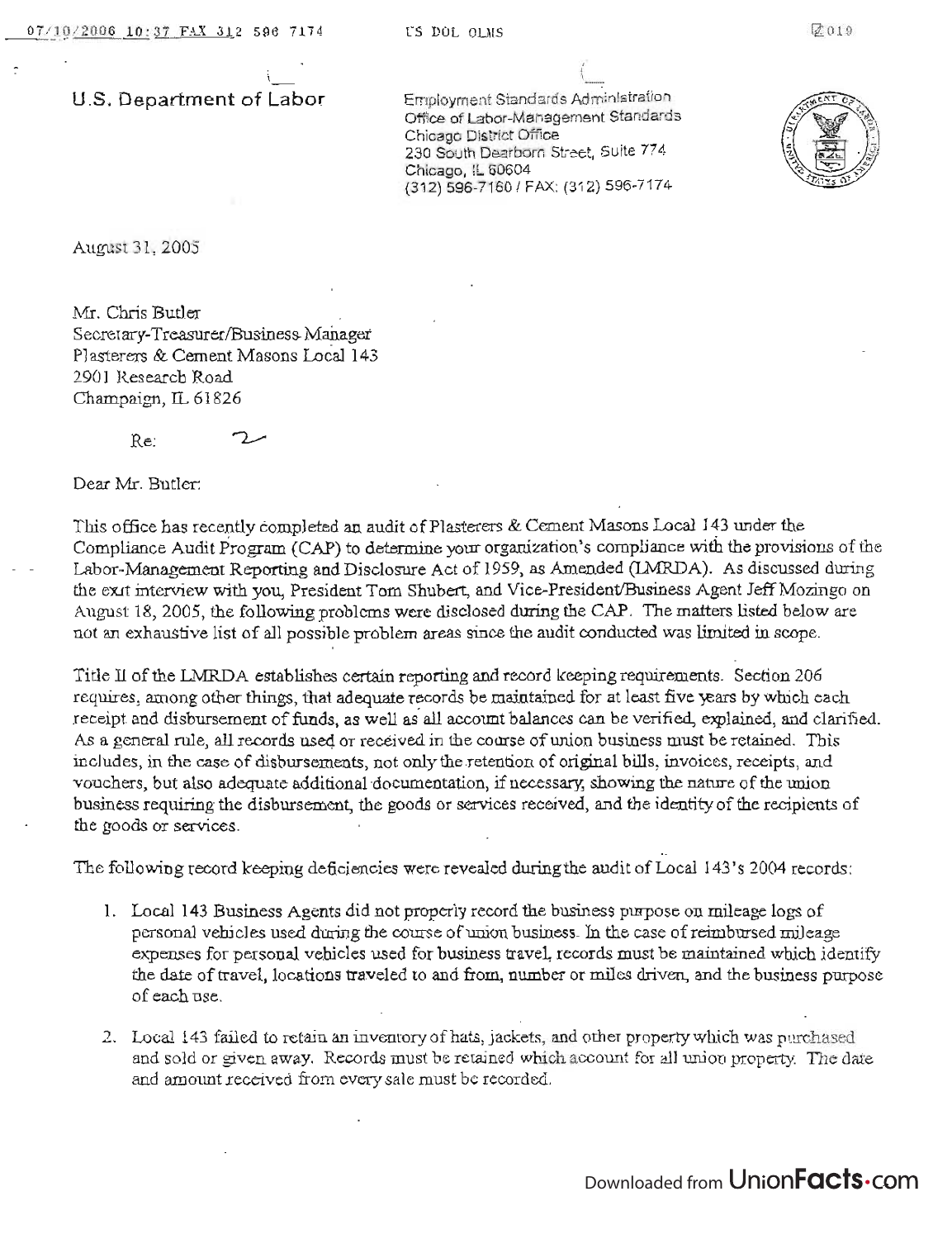Plasterers & Cement Masons Local 143 August 31,2005 Page 2 of 3

The proper maintenance of union records is the personal responsibility of the individuals who are required to file Local 143's LM report. You should be aware that Section 206 of the LMRDA provides for a fine of not more than \$10,000 or imprisonment for not more than one year, or both, for willful failure to maintain records. Section 209(c) of the LMRDA provides for a fine of not more than \$10,000 or imprisonment for not more thau one year, or both, for willful destruction or falsification of records, and applies to any persori (not just the individuals who are responsible for filing the union's LM report).

As agreed, provided that Local 143 maintains adequate documentation for its disbursements in the future, no additional enforcement action will be taken regarding this violation.

The CAP disclosed a violation of LMRDA section 201(b), because the Labor Organization Annual Report (Form LM-2) filed by Local 143 for fiscal year ending December 31, 2004 failed to meet the standards of acceptability.

The following deficient items were identified:

- 1. Item 13 (Acquire any goods or property in any manner other than by purchase or dispose of any goods or property in any manner other than by sale) should have been answered "Yes" instead of "No," because the union gave away pocket calendars to members during the year. The type and value of any property received or given away must be identified in the additional information section of the LM report with the identity of the recipient(s) or donor of such property. In addition, the union must retain records which adequately account for all property that is purchased, sold, or given away.
- 2. Local 143 failed to include some reimbursements to officers and employees in the amounts reported in Schedule 9 (All Officers and Disbursements to Officers) and Schedule 10 (Disbursements to Employees). Such payments appear to have been erroneously reported in Schedules 13 (Office and Administrative Expenses) and Schedule 15 (Other Expenses).

Direct disbursements to officers and employees for reimbursement of expenses incurred while conducting union business must be reported in Column F of Schedules 9 and 10 (Disbursements for Official Business). A "direct disbursement" to an officer is a payment made by your organization to au officer in the form of cash, property, goods., services, or other things of value. In addition, indirect disbursements made to another party for business expenses incurred by union personnel must also be reported in Column F of Schedules 9 and 10. An "indirect disbursement" to an officer is a payment made by your organization to another party (including credit card companies) for cash, property, goods, services, or other things of value received by or on behalf of an officer. However, indirect disbursements for business expenses incurred for transportation by a public carrier (such as an airline) and for tcmporarylodging expenses incurred while traveling on union business must be reported in Schedule 13 (Office and Administrative Expenses). Any direct or indirect disbursements to union personnel for expenses not necessary for conducting uni on buslness must be reported in Column G of Schedules 9 and 10 (Other Disbursements).